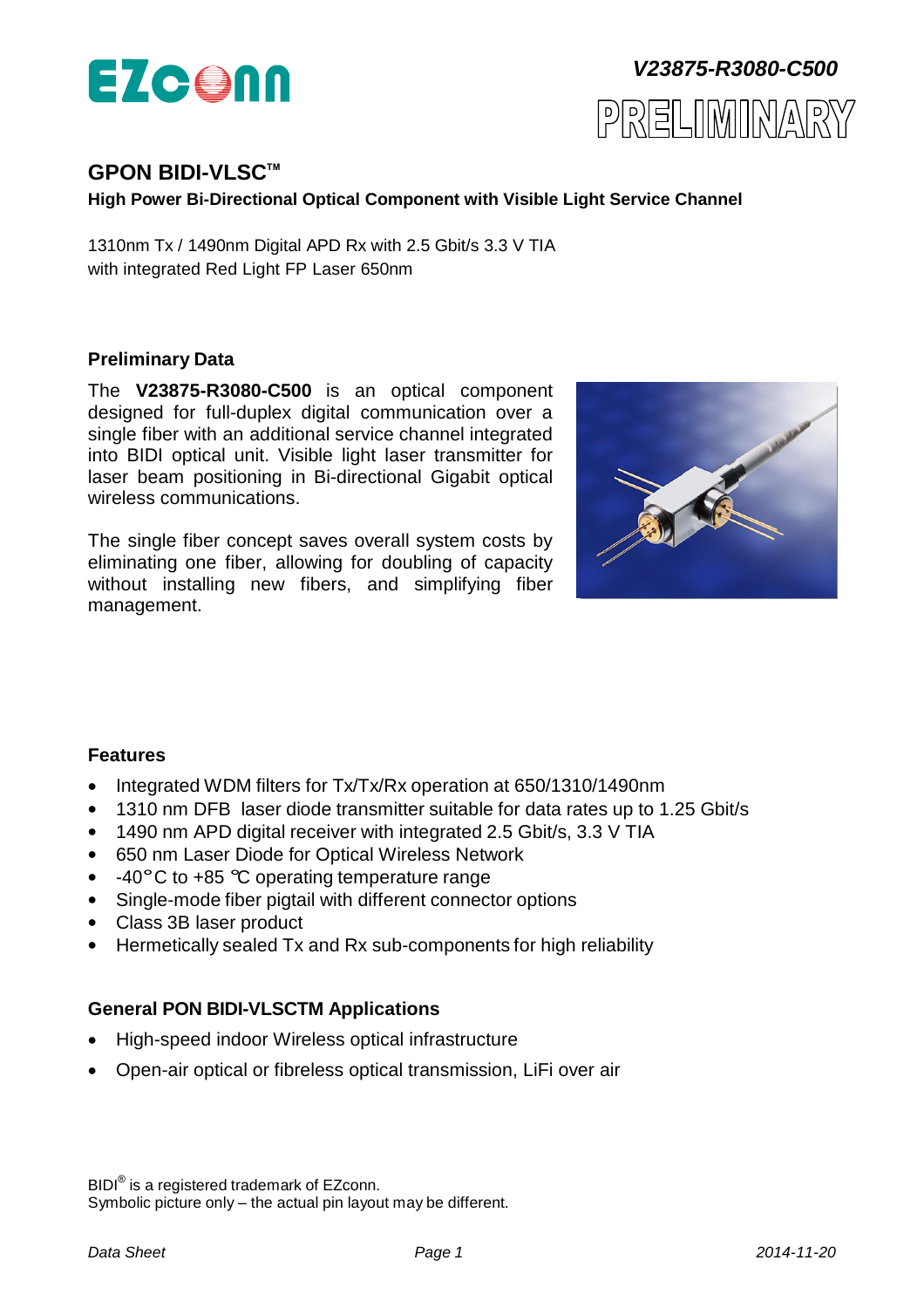# **Technical Data**

# **Absolute Maximum Ratings**

| <b>Parameter</b>                                                                                     | Symbol                       | <b>Limit Values</b> |      | <b>Unit</b>  |
|------------------------------------------------------------------------------------------------------|------------------------------|---------------------|------|--------------|
|                                                                                                      |                              | Min.                | Max. |              |
| <b>Module</b>                                                                                        |                              |                     |      |              |
| Operating case temperature range                                                                     | ${\mathsf T}_{\text{case}}$  | $-40$               | 85   | $^{\circ}$ C |
| Storage temperature range                                                                            | ${\mathsf T}_{\textsf{stg}}$ | $-40$               | 85   | $^{\circ}$ C |
| Soldering temperature $(t_{max} = 10 \text{ s}, 2 \text{ mm})$<br>distance from bottom edge of case) | $T_{\rm S}$                  |                     | 260  | $^{\circ}$ C |
| <b>Laser Diode 1310nm</b>                                                                            |                              |                     |      |              |
| Direct forward current                                                                               | $I$ F max                    |                     | 120  | mA           |

# Reverse voltage  $\vert V_R \vert$   $\vert V_R \vert$   $\vert$  2  $\vert$  V

# **Monitor Diode**

| Reverse voltage | $\cdot$ |  |    |
|-----------------|---------|--|----|
| Forward current |         |  | mA |

### **Receiver Diode**

| Reverse voltage                     | V R  |  |    |
|-------------------------------------|------|--|----|
| Forward current                     |      |  | mA |
| Optical power into the optical port | port |  | mW |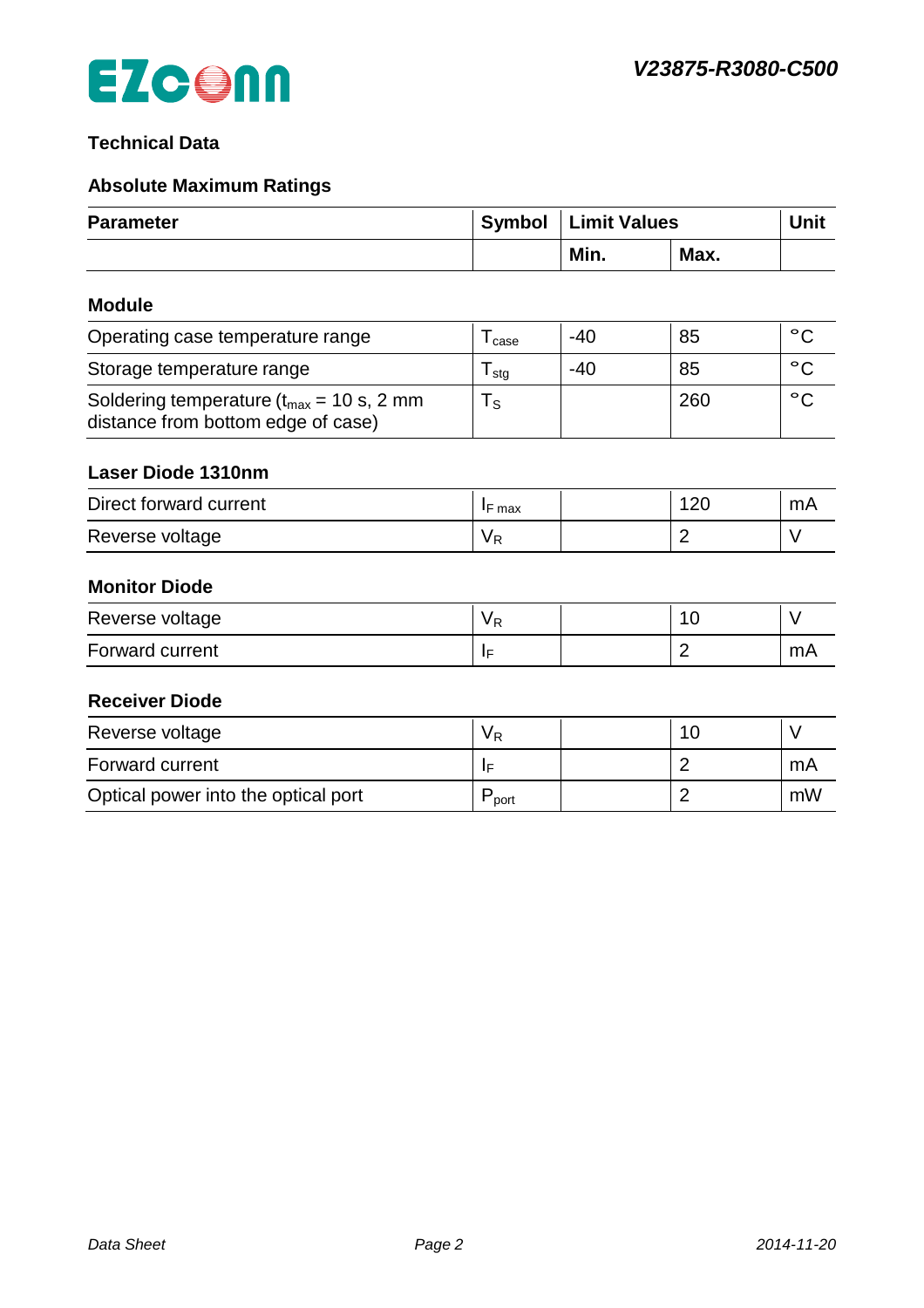# *V23875-R3080-C500*



# **Technical Data**

The electro-optical characteristics described in the following tables are only valid for use within the specified temperature range from -40°C up to 85°C unless otherwise specified.

# **Transmitter 1310nm Characteristics**

| <b>Symbol</b><br><b>Parameter</b>                             |                        | <b>Limit Values</b> |      | <b>Unit</b> |
|---------------------------------------------------------------|------------------------|---------------------|------|-------------|
|                                                               |                        | Min.                | Max. |             |
| Optical output power,<br>assuming 50% duty cycle              | $P_{avg}$              | $\overline{2}$      |      | dBm         |
| <b>Bias current</b>                                           | <b>I</b> bias          | 1                   | 80   | mA          |
| <b>Modulation current</b>                                     | $I_{mod}$              | 10                  | 80   | mA          |
| Emission wavelength center of range<br>$P_F = 2$ dBm          | $\lambda$ trans        | 1260                | 1360 | nm          |
| Spectral width at<br>$P_F = 2$ dBm                            | $\Delta\lambda$        |                     | 1    | nm          |
| Side Mode Suppression                                         | <b>SSR</b>             | 30                  |      | dB          |
| Rise time + fall time $(10 % - 90 %)$                         | $\Sigma(t_{r, t_{f}})$ |                     | 800  | ps          |
| Forward voltage<br>$P_F = 2$ dBm                              | $V_F$                  |                     | 1.8  | $\vee$      |
| Monitor diode dark current<br>$P_{opt} = 0$ mW, $V_R = -5$ V  | I <sub>D</sub>         |                     | 1000 | nA          |
| Monitor diode photocurrent<br>$P_{opt}$ = 2 dBm, $V_R$ = -5 V | Imon                   | 50                  | 1500 | μA          |
| Monitor diode capacitance<br>$V_R$ = 5 V, f = 1 MHz           | C                      |                     | 20   | рF          |
| Tracking error $V_R = 5 V$                                    | <b>TE</b>              | $-1.5$              | 1.5  | dB          |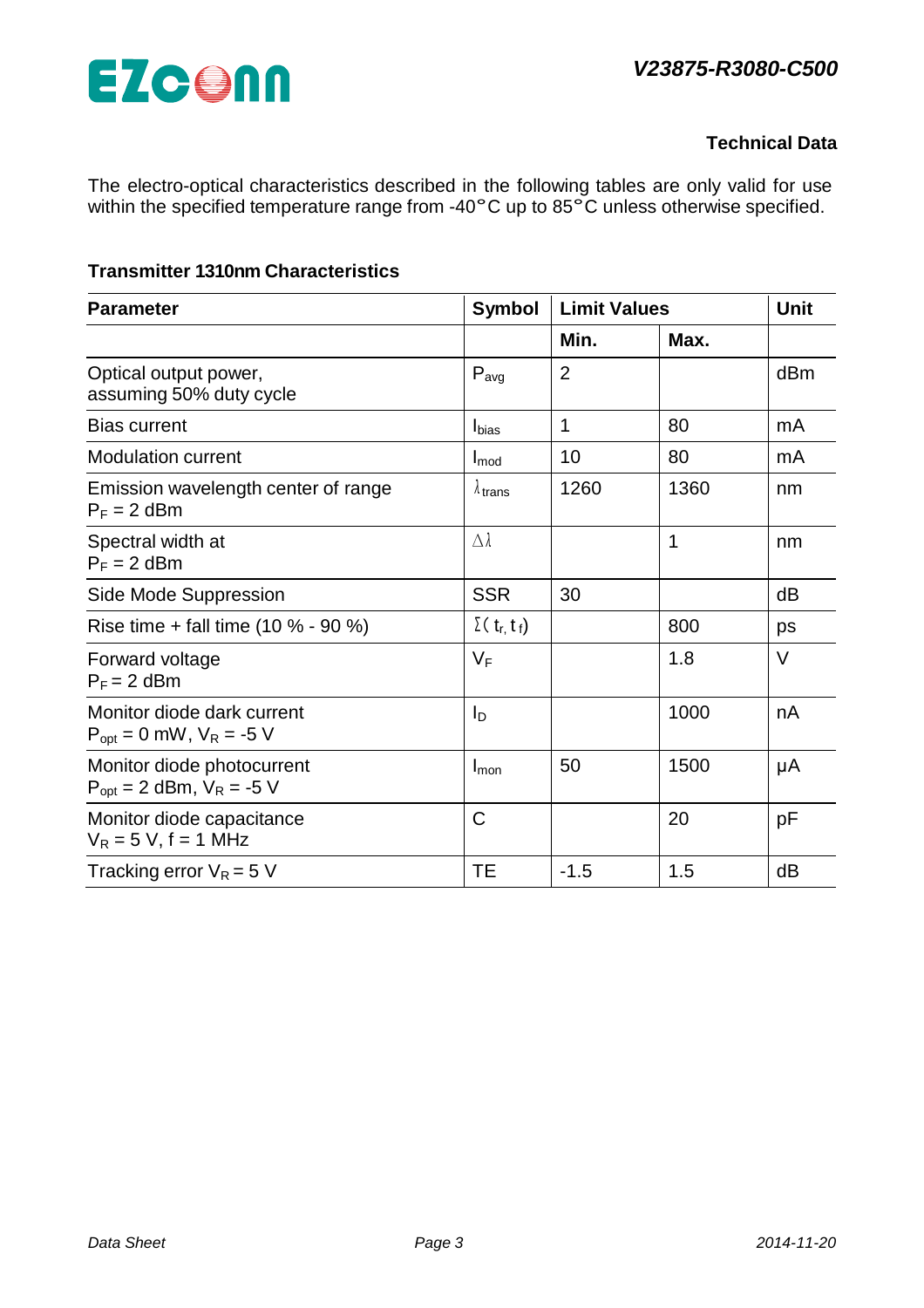

# **Technical Data**

# **Receiver 1490nm Characteristics with Preamp**

| <b>Parameter</b>                                                                                                                                  | Symbol           |                | <b>Limit Values</b> |       |           |
|---------------------------------------------------------------------------------------------------------------------------------------------------|------------------|----------------|---------------------|-------|-----------|
|                                                                                                                                                   |                  | Min.           | Typ.                | Max.  |           |
| <b>DC-Characteristics</b>                                                                                                                         |                  |                |                     |       |           |
| Supply voltage                                                                                                                                    | $V_{CC}$         | 3.15           | 3.3                 | 3.45  | V         |
| Supply current                                                                                                                                    | $I_{\rm CC}$     |                |                     | 55    | mA        |
| <b>AC-Characteristics</b>                                                                                                                         |                  |                |                     |       |           |
| Optical sensitivity (BER $\leq 10^{-10}$ , PN23,<br>$ER \ge 10$ dB), 2.5 Gbit/s,<br>$\lambda = 14801500$ nm, $V_{APD \text{ bias opt (BER min)}}$ | S                |                |                     | $-27$ | dBm       |
| Optical overload                                                                                                                                  | $P_{\text{max}}$ | -8             |                     |       | dBm       |
| Small signal transimpedance                                                                                                                       | $R_T$            | $\overline{4}$ | 6                   | 9     | $k\Omega$ |

Output resistance (differential)  $\begin{vmatrix} R_{out} \\ 100 \end{vmatrix}$  100  $\begin{vmatrix} \Omega \\ \end{vmatrix}$ 

Rise/fall time (10% - 90%) tr, t <sup>f</sup> 200 ps

#### **Transmitter 650nm Characteristics**

(differential)

| Optical output power                   | P <sub>o</sub>  | 0.4 | 1   |                | mW |
|----------------------------------------|-----------------|-----|-----|----------------|----|
| <b>Treshold Current</b>                | $I_{th}$        |     | 40  | 50             | mA |
| <b>Operating Current</b><br>$Po = 5mW$ | $I_{\text{op}}$ |     | 60  | 80             | mA |
| <b>Operating Voltage</b><br>Po=5mW     | $V_{op}$        |     | 2.3 | 2.6            | V  |
| Lasing Wavelength<br>Po=5mW            | $\lambda$ m     | 645 | 655 | 660            | nm |
| Reverse Voltage (LD)                   | Vrev            |     |     | $\overline{2}$ | V  |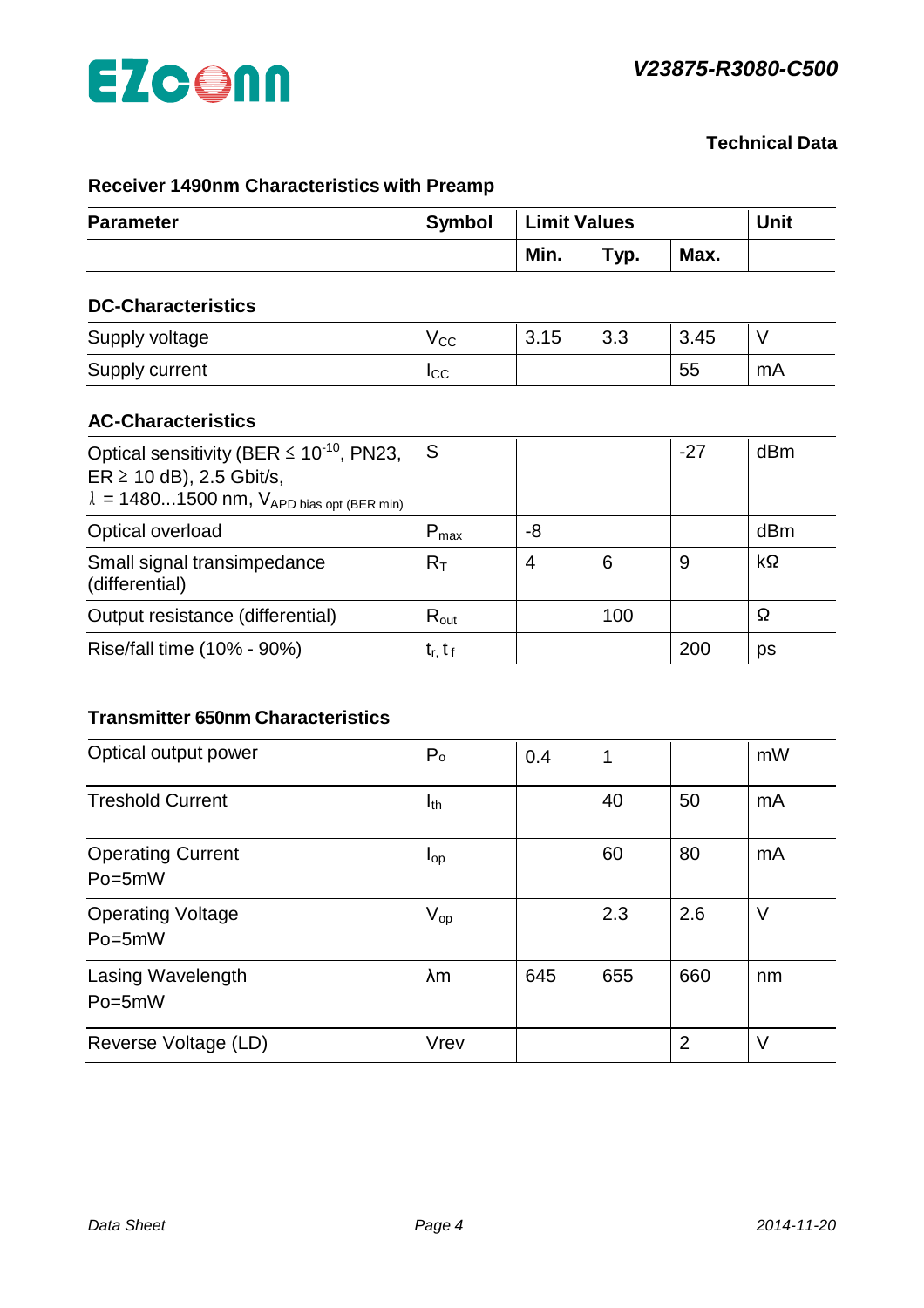

# **Technical Data**

#### **Module Characteristics Module Characteristics**

| <b>Parameter</b>                                                 | Symbol                | <b>Limit Values</b> |      |       | <b>Unit</b> |
|------------------------------------------------------------------|-----------------------|---------------------|------|-------|-------------|
|                                                                  |                       | Min.                | Typ. | Max.  |             |
| Internal optical crosstalk at Rx1<br>Popt = $400 \mu W$          | $CRTI-0$              |                     |      | -34   | dB          |
| <b>Isolation at Rx1</b><br>$\lambda = 1490$ nm, Popt_ext = 400µW | ISO <sub>1490nm</sub> |                     |      | $-30$ | dB          |
| <b>Isolation at Rx1</b><br>$\lambda$ =1310nm, Popt ext = 400µW   | $ISO1-0$              |                     |      | $-20$ | dB          |
| <b>Return loss</b><br>Popt = 400 µW, $\lambda$ = 1310 nm         | RL <sub>0</sub>       |                     |      | -6    | dB          |
| <b>Return loss</b><br>Popt = 400 µW, $\lambda$ = 1490 nm         | RL <sub>I</sub>       |                     |      | $-20$ | dB          |

# **Fiber Characteristics**

| <b>Parameter</b>                        | <b>Values</b> | <b>Unit</b> |                |    |
|-----------------------------------------|---------------|-------------|----------------|----|
|                                         | Min.          | Typ.        | Max.           |    |
| Mode field diameter                     | 8             | 9           | 10             | μm |
| Cladding diameter                       | 123           | 125         | 127            | µm |
| Mode field/cladding concentricity error |               |             | 1              | µm |
| Cladding non-circularity                |               |             | $\overline{2}$ | %  |
| Mode field non-circularity              |               |             | 6              | %  |
| Jacket diameter                         | 0.8           |             |                | mm |
| <b>Bending radius</b>                   | 30            |             |                | mm |
| Tensile strength fiber case             | 5             |             |                | N  |
| Length                                  | 900           |             | 1100           | mm |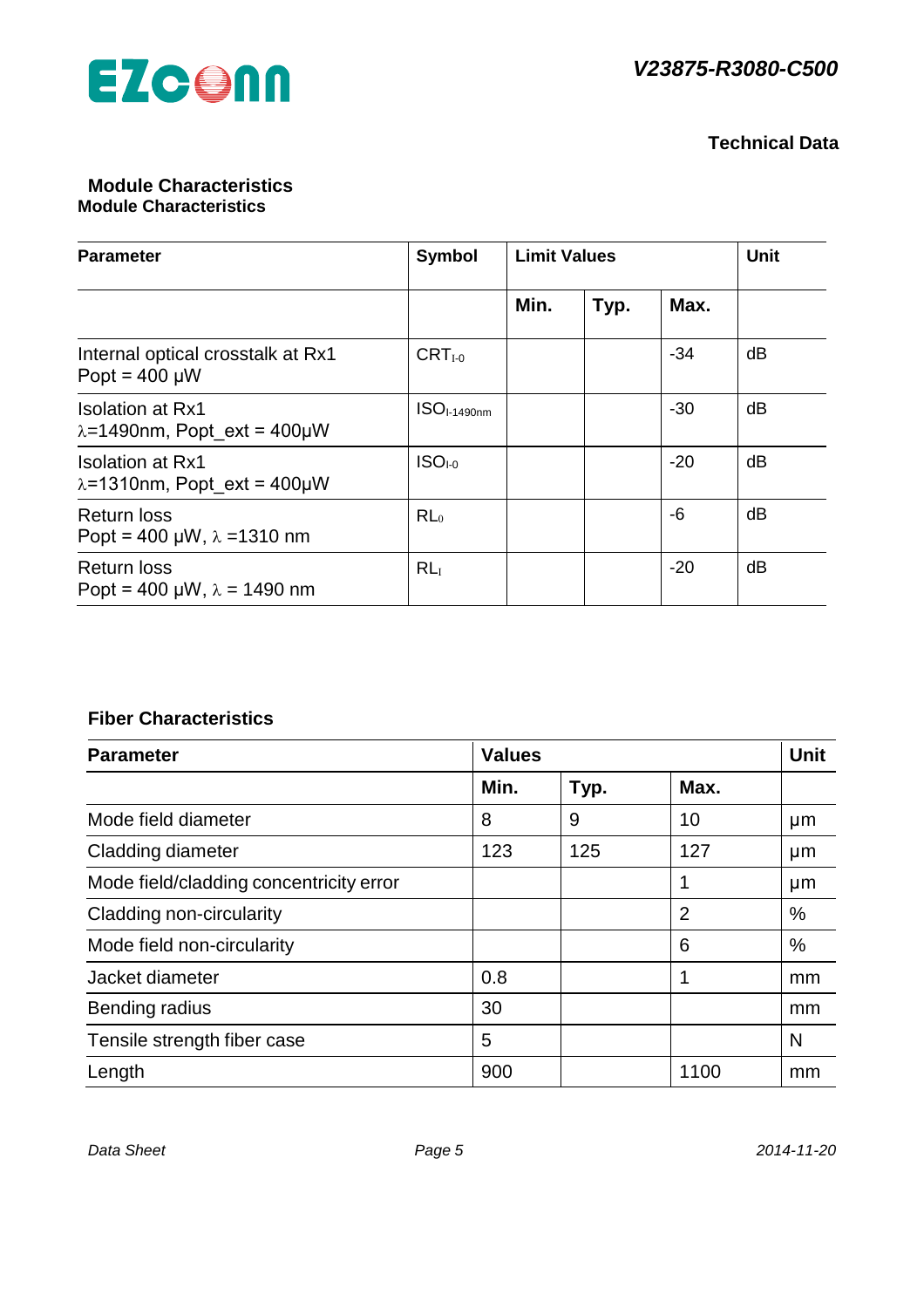

**General Data**

# **Quality / Reliability / Package**

The product fulfills the generic requirements according to Telcordia GR-468-CORE.

| Labeling          |  |
|-------------------|--|
| EZconn BIDI-VLSC  |  |
| V23875-R3080-C500 |  |
| Serial no.        |  |
| Date code         |  |
|                   |  |

### **Documentation / Test Data**

 $I_{F, 25\degree}$ C,  $I_{F, 85\degree}$ C,  $I_{th, 25\degree}$ C,  $I_{th, 85\degree}$ C,  $\eta_{25\degree}$ C,  $\eta_{85\degree}$ C,  $I_{Mon, 25\degree}$ C,  $V_{br, 25\degree}$ C

# **Eye Safety**

Ensure to avoid exposure of human eyes to high power laser diode emitted laser beams. Especially do not look directly into the laser diode or the collimated laser beam when the diode is activated.





# **Class 3B Laser Product Class IIIb Laser Product According to According to IEC 60825-1 FDA Regulations Complies with 21 CFR 1040.10 and 1040.11**



### **Laser Data**

| Wavelength                 | 600 … 1360 nm |
|----------------------------|---------------|
| Maximum total output power | $< 50$ mW     |
| Beam divergence (1/e2)     | $10^{\circ}$  |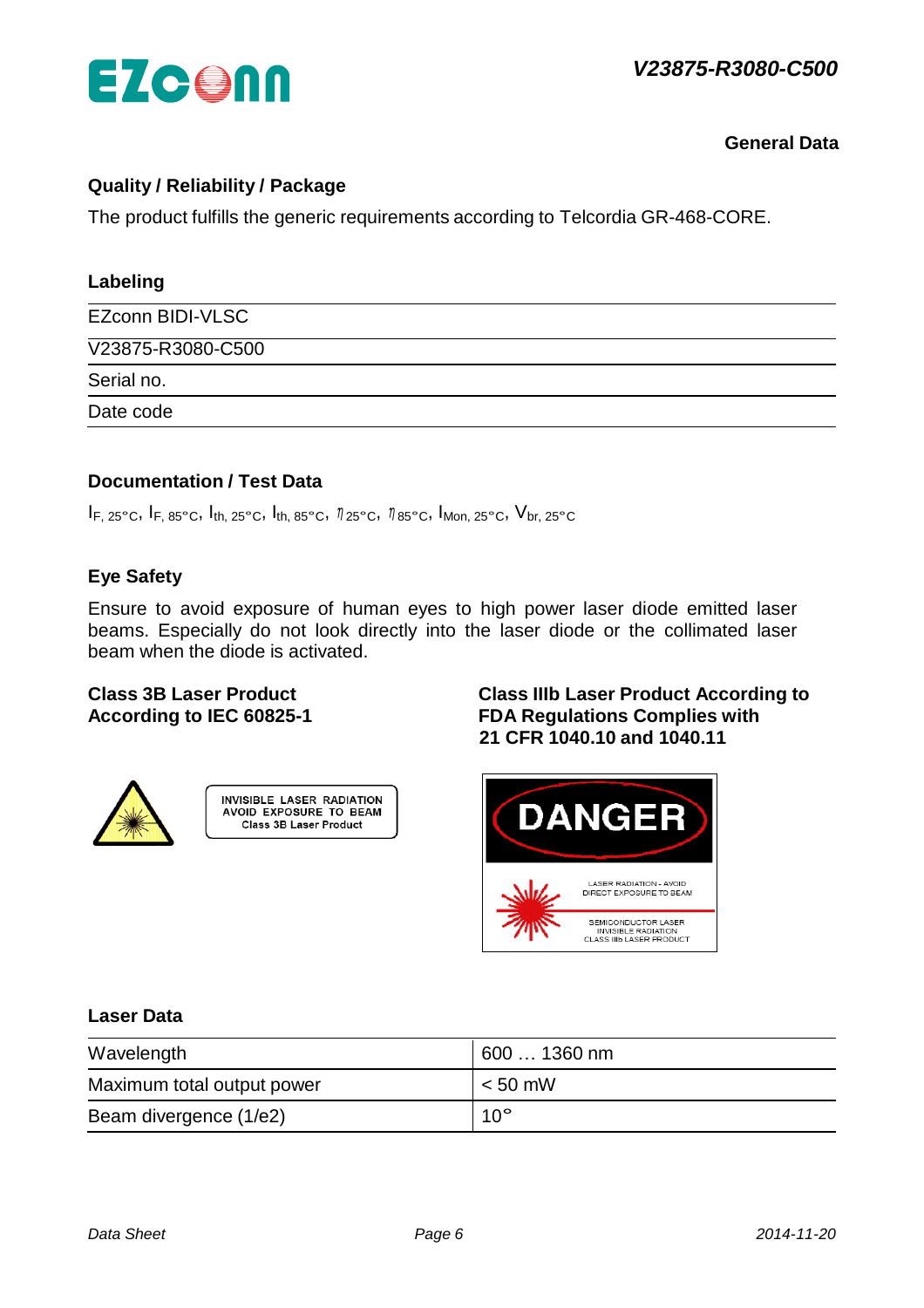

# **Package Outline**

# **Package Outline**



# **Connector Option**

| <b>Model</b>      | <b>Type</b>  |
|-------------------|--------------|
| V23875-R3080-C500 | SM SC/APC 8° |
| . <del>.</del> -B | SM SC/PC 0°  |
| . -. -M           | SM FC/PC 0°  |